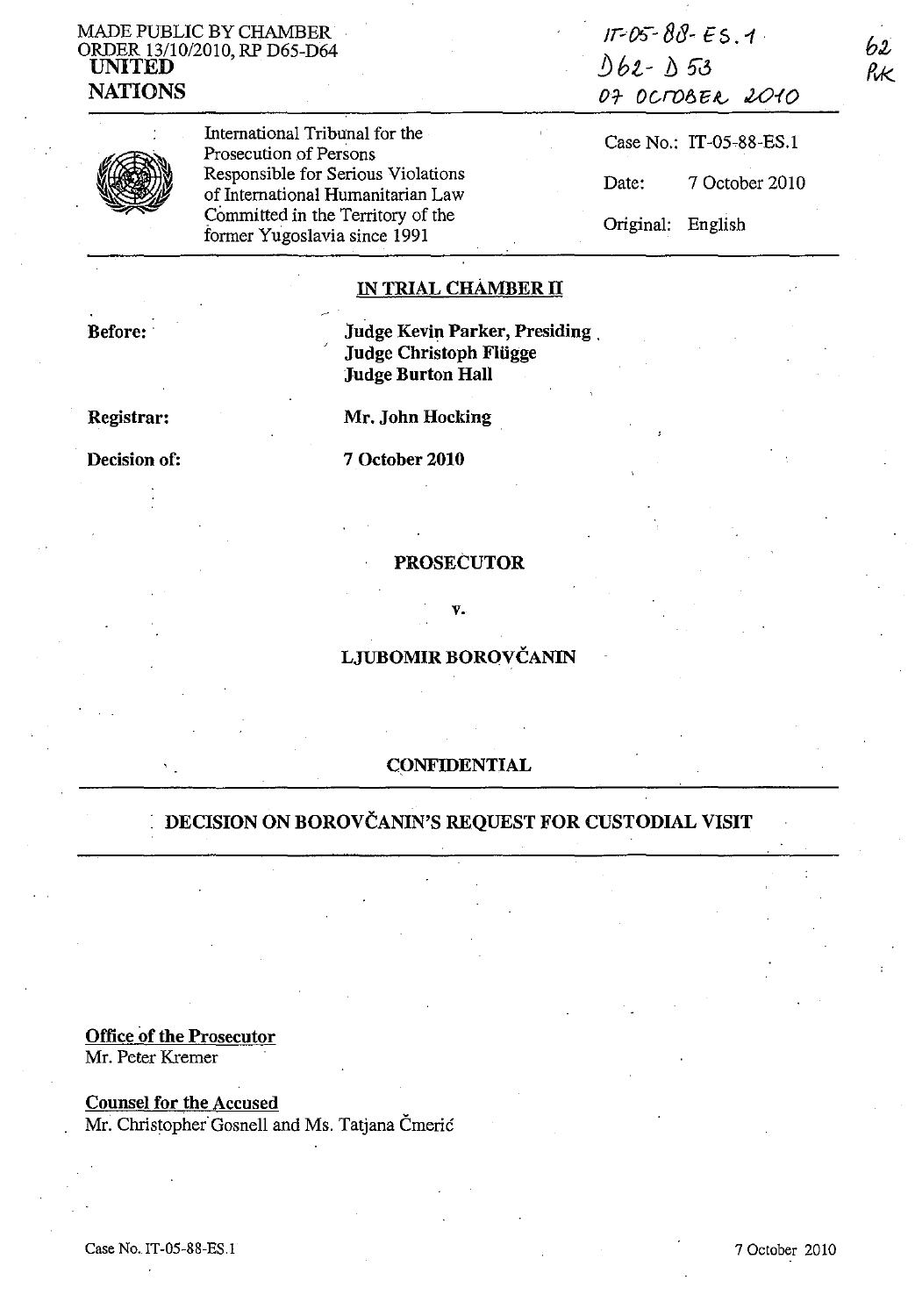**THIS TRIAL** CHAMBER of the International Tribunal for the Prosecution of Persons Responsible for Serious Violations of International Humanitarian Law Committed in the Territory of the Former Yugoslavia since 1991 ("Tribunal") is seised of the "Borovčanin Request for Custodial Visit", filed on 16 September 2010 ("Motion"), and hereby renders its decision \hereon.

### **I. PROCEDURAL BACKGROUND**

1. On 10 June 2010, Borovčanin<sup>'</sup> ("Applicant") was convicted of crimes against humanity and a violation of the laws or customs of war pursuant to Articles 7(1) and 7(3) of the Statute of the Tribunal ("Statute").<sup>1</sup> He was sentenced to 17 years of imprisonment less time served in pre-trial .custody.2

2. Neither the Applicant nor the Prosecution are appealing the disposition of the Trial  $Chamber.<sup>3</sup>$ 

3. The Applicant confidentiaJly filed the Motion before the President on 16 September 2010. The President confidentially issued an "Order Assigning Application to Trial Chamber" on 20 September 2010, wherein he assigned Trial Chamber II for the purposes of disposing of the Motion. On 23 September 2010, "Prosecution's Response to Borovčanin's Request for Custodial Visit," ("Response") was filed confidentially. On 27 September 2010, the Applicant's "Reply to Prosecution Response to Borovčanin's Request for Custodial Visit" ("Reply") was filed confidentially.

## **H. SUBMISSIONS**

#### **A. Motion**

4, The Applicant submitted that his father's health, combined with the unlikelihood of being . granted provisional release once he is 'transferred from the United Nations Detention Unit ("UNDU") io the State where he will serve his sentence, constitute compelling humanitarian reasons for his release prior to discharge from the Tribunal's custody.<sup>4</sup> He is seeking custodial release for a period of 10 days.<sup>5</sup>

Motion, para, 1.

bl

Popović et al Judgement, p. 829,

<sup>2</sup>  Popovic et al Judgement, p, 829, The Trial Chamber determined that the Applicant had served 1,897 days in pretrial custody.

<sup>3</sup>  Order Assigning Application to Trial Chamber, confidential, 20 September 2010.

<sup>4</sup>  4<br>5 Motion, para. 1.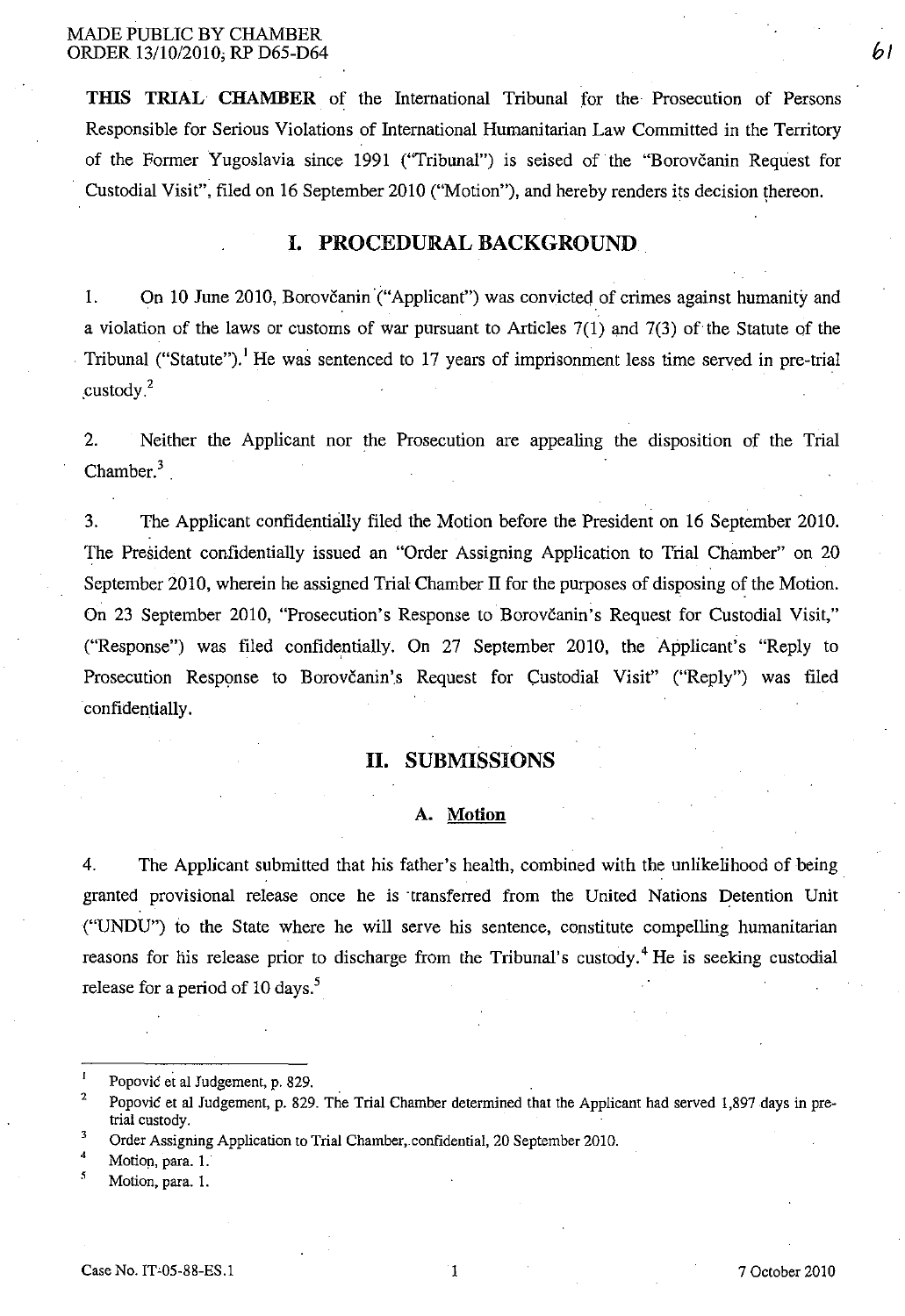#### MADE PUBLIC BY CHAMBER ORDER 13/10/2010, RP D65-D64

5. The Applicant submitted that unless a custodial visit is granted, he will likely never see his father again.<sup>6</sup> A medical certificate annexed to the Motion states that the Applicant's father was treated at the Ward for Internal issues of the "Sveti Vračevi" General Hospital in Bijelina on 3 September 2010 and that his health was found to be unsatisfactory.<sup>7</sup> A further examination is planned once his condition allows for more complex diagnostic procedures. <sup>8</sup> The Applicant submitted that his father's overall state of poor health has prevented him from visiting the UNDU since 2005 and that it is likely that it would prevent him from visiting him while he is serving the remainder of his sentence.<sup>9</sup>

6. The Applicant submitted that he has no interest in threatening or interfering with any victim, witness or other person because the judgement against him is final, and because there is no history of any such allegations during his prior two provisional releases.<sup>10</sup>

7. The Applicant further submitted that he is not a flight risk. He argued that since he has been acquitted of having directly committed the crimes with which he was charged, and instead convicted through aiding and abetting and superior responsibility, that there has been a material change insofar as his sentence is. far lower than contemplated by the Trial Chamber when it last considered provisional release.<sup>11</sup> Furthermore, the Applicant submitted that assuming he is granted early release, he has just less than six years to serve of his sentence.<sup>12</sup> He asserted that he has no motivation to jeopardize this prospect and, on the contrary, a strong incentive to serve his sentence.<sup>13</sup> The Applicant submitted that his decision not to appeal his conviction or sentence further demonstrates his willingness to serve his sentence and be rehabilitated.<sup>14</sup>

8. The Applicant submitted that strict custodial conditions, as set out in his Guarantee and the Guarantees of the authorities of the Republika Srpska, ensure that he will return to the custody of the Tribunal if he is granted release. He noted that the same guarantees were properly executed during his prior custodial releases, and that he abided by the terms without incident.<sup>15</sup>

- 6 Motion, para. 12.
- 7 Motion, Annex IV, p. 2.
- $\bf{g}$ Motion, Annex IV, p. 2.
- <sup>9</sup> Motion, para. 12.
- <sup>10</sup> Motion, para. 4.
- Motion, para. 7.
- $\frac{12}{13}$  Motion, para. 5.
- $^{13}$  Motion, paras. 5-6.
- Motion, para 8.
- **<sup>15</sup>Motion, para. 9, Annexes I-Ill.**

bO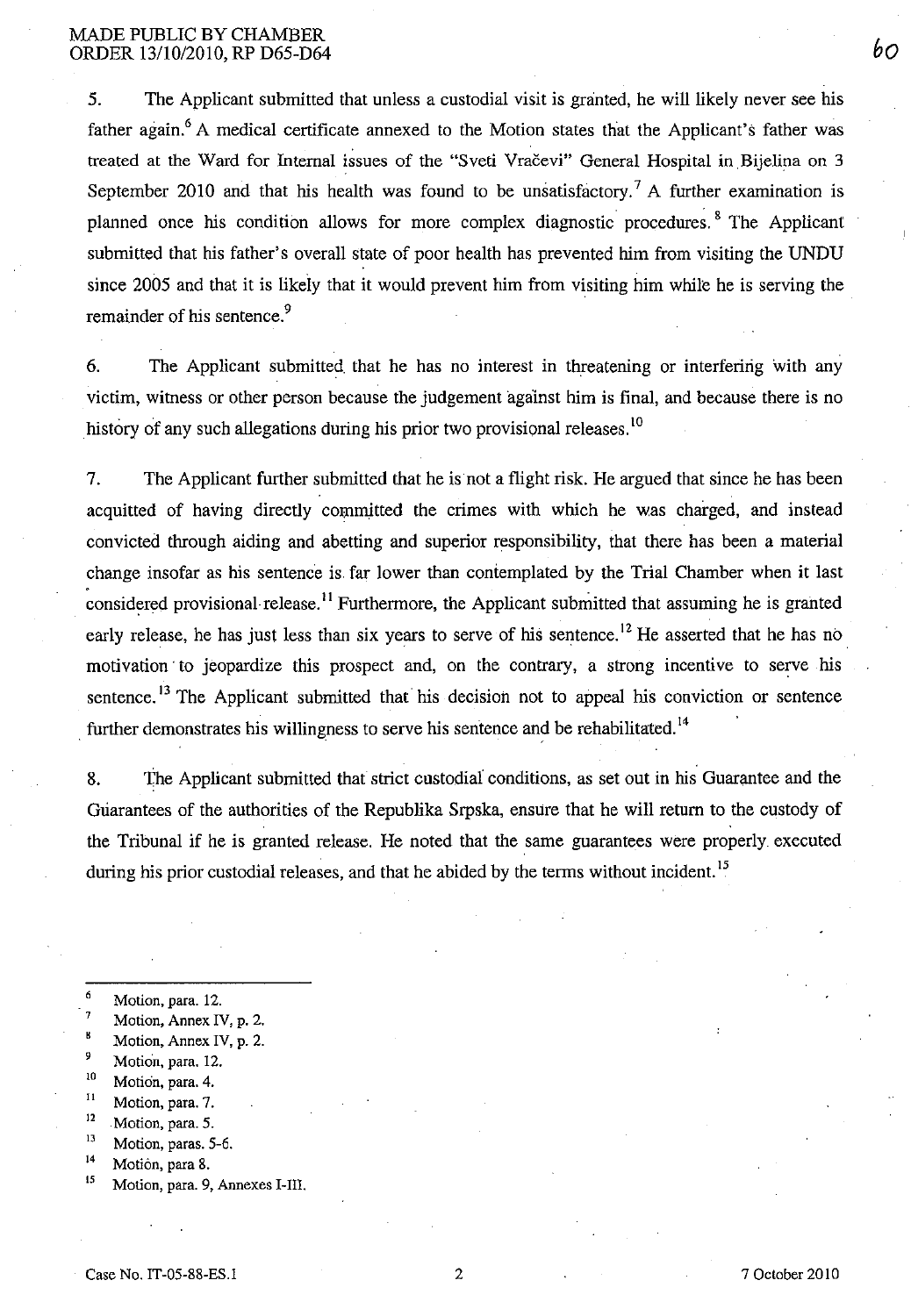#### B. Response

9. The Prosecution submitted that to justify special circumstances pursuant to Rule 65(I)(iii) of the Rules of Procedure and Evidence ("Rules"), an acute justification is necessary such as the imminent death of a family member<sup>16</sup> and noted that nothing suggests that doctors expect the health of the Applicant's father to deteriorate immediately.<sup>17</sup> The Prosecution noted that the health of the. Applicant's father appears to be better than it was in March 2008 when the Applicant was last granted provisional release.<sup>18</sup> The Prosecution argued that the Applicant is speculating that he will likely never see his father again, that separation from one's family is a consequence of a criminal conviction that applies to all convicted persons, and that to permit a convicted person one final visit to family before transfer, is not a special circumstance justifying temporary release.<sup>19</sup>

10. The Prosecution submitted that even if the Applicant has established that special circumstances exist, he failed to establish the additional two requirements of Rule 65(I).<sup>20</sup> The Prosecution argued that because his conviction and sentence are final, the Applicant has an increased incentive to flee<sup>21</sup> and that the time remaining until the completion of his sentence, as opposed to the time remaining until. he is eligible for early release, should be measured against the Applicant's incentive to flee.<sup>22</sup> The Prosecution noted that the Applicant was a fugitive for two and a half years before his arrest, and that this fact has caused the Trial Chamber to conclude in the past that the Applicant poses a serious flight risk. $^{23}$ 

11. The Prosecution further argued that the Applicant's temporary release into the custody of the Ministry of the Interior of Republika Srpska has the potential to disrupt ongoing criminal proceedings in the State Court of Bosnia and Herzegovina against the Applicant's subordinates.<sup>24</sup> The Prosecution submitted that while there is no suggestion that the Applicant would personally interfere with victims, his presence in the region could bave negative consequences on the willingness of witnesses to participate in the proceedings given the sensitivity and difficulties faced within the local communities.<sup>25</sup>

- $^{16}$  Response, paras. 1, 7.
- Response, para. 7.
- <sup>18</sup> Response, para. 8.
- $\frac{19}{20}$  Response, para. 9.
- Response, para. 2.
- $21$  Response, paras. 2, 14.
- 22 Response, para. 12.
- $\frac{23}{24}$  Response, para. 13.
- Response, para. 2.
- 2S Response, paras. 14-15.

Case No. IT-05-88-ES.l 3 7 October 2010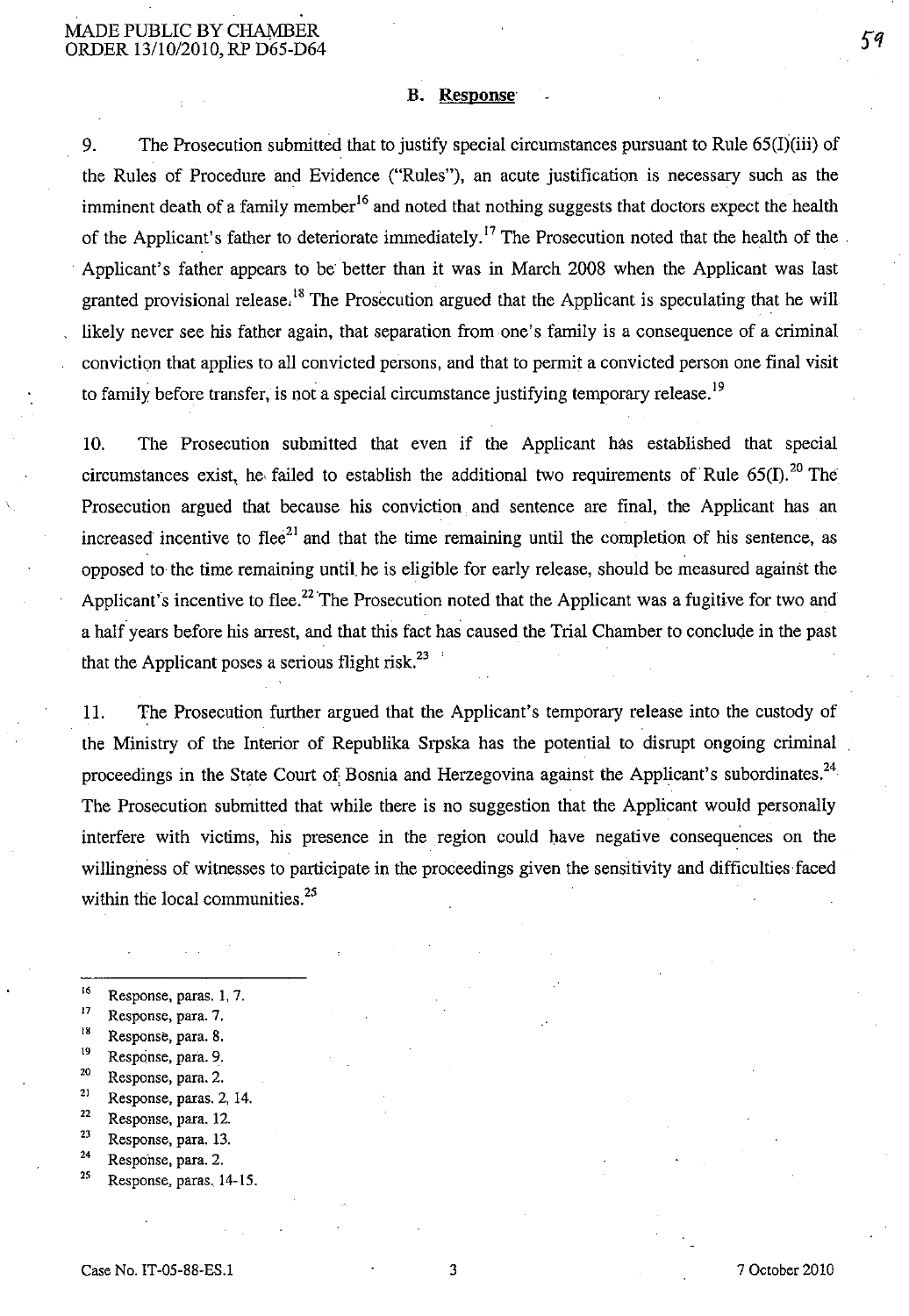12. Finally, the Prosecution submitted that the ten-day period requested is excessive and that any release should be restricted to the absolute minimum necessary.<sup>26</sup>

#### C. Repiy

13. The Applicant clarified that his father's condition is not critical at this time; rather, his father's state of health is such that there is a substantial likelihood that he will be in custody when his father dies.<sup>27</sup> In response to the Prosecution's argument that his submission that he may never see his father again is speculative, the Applicant submitted that while requests for provisional release by a person in the Tribunal's custody require a showing of likely imminent death, the calculus must be extended over a longer period when the person is about to be transferred out of the Tribunal's custody and will,' "for reasons arising from institutional arrangements that are beyond his control, be unable to request provisional release."<sup>28</sup> The Applicant submitted that this approach was adopted in the Krajišnik Decision.<sup>29</sup>

14. The Applicant submitted that the Prosecution's claim that his presence in the region could have negative consequences on the participation of witnesses in the State Court proceedings is vague and unsubstantiated.<sup>30</sup>

IS. The Applicant submitted that while it is not a legal certainty, since most detainees have been released upon serving two-thirds of their sentences, he can hope for the same treatment, and therefore the duration of his sentence until the time he is eligible for early release should be considered in a flight risk analysis.<sup>31</sup>

16. The Applicant submitted that the reduced flight risk combined with the purpose of the visit justifies a custodial release of ten days.<sup>32</sup>

#### D. Correspondence from the Host State

17. On 30 September 2010, Koen Sizoo, Head of the Host Nation Division of the Minister of Foreign Affairs for the Kingdom of the Netherlands, informed the Tribunal that the Netherlands has

 $28$  Reply, para. 3.

- $31$  Reply, paras, 7-9.
- $32$  Reply, para. 10.

 $26$  Response, para. 10.

<sup>&</sup>lt;sup>27</sup> Reply, para. 2. See: *The Prosecutor v Momčilo Krajišnik*, IT-00-39-ES, Decision on Krajišnik's Application for Custodial Visit, 17 June 2009 *("Krajisnik* Decision").

<sup>29</sup> Reply, para. 3.

<sup>30</sup> Reply, paras. 5-6.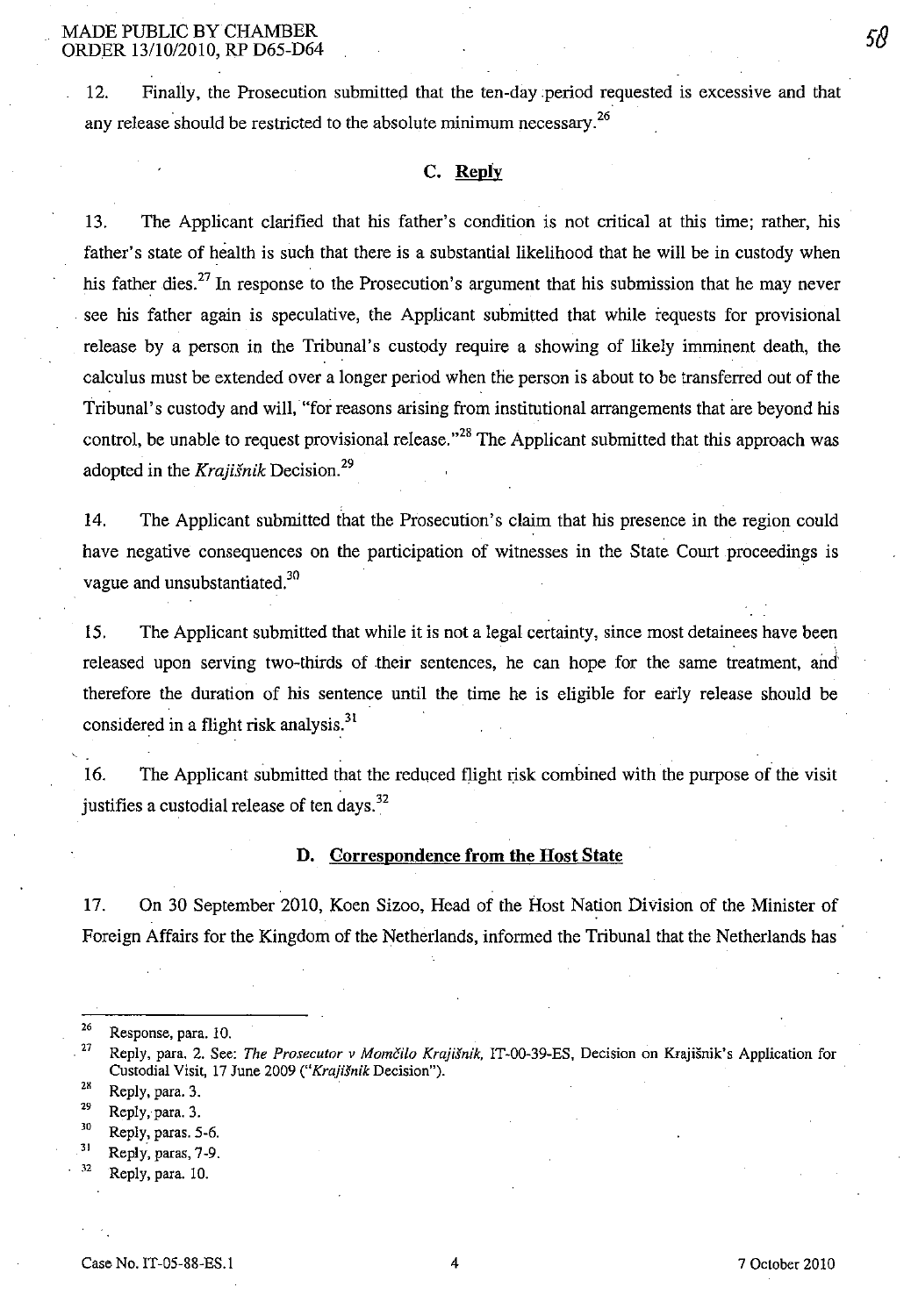no objections to the provisional release of the Applicant and would provide transport from the UNDU to Schiphol Airport and vice versa.<sup>33</sup>

## **Ill. APPLICABLE LAW**

18. Rule 104 of the Rules of Procedure and Evidence ("Rules") provides that: "All sentences of imprisonment shall be supervised by the Tribunal or a body designated by it."

19. Accordingly, where a convicted person seeks provisional release while he is in the custody of the Triburial awaiting transfer fo the State where his sentence will be served pursuant to Rule 103(C), the authority to grant provisional release lies within the power of 'supervision provided for by Rule  $104.<sup>34</sup>$ 

20. In disposing of the Motion, the Chamber will follow the Trial Chamber that issued the *Krajisnik* Decision in being guided by the jurisprudence of the Appeals Chamber on the provisional release of persons at an earlier stage in the proceedings.<sup>35</sup>

21. The criteria set out in Rule 65(1), although not binding, may also serve to guide the Chamber in disposing of the Motion. Rule 65(1) permits the Appeals Chamber to grant provisional release to convicted persons in custody pending an appeal and is therefore not applicable to requests for provisional release by convicted persons whose judgements are final. Nonetheless, the criteria set out in Rule 65(1) have been of assistance to Chambers in determining requests for provisional release by convicted persons whose judgements are final.<sup>36</sup> The Chamber will be guided by the Rule 65(I) criteria, specifically, there must be no flight risk, no risk to victims, witnesses or other persons, and special circumstances must exist warranting release.

22. ' As regards the 'flight risk posed by a convicted person, the Appeals Chamber held in the *Limaj* Decision that there is an increased incentive to abscond once proceedings have been completed and the convicted person 'is awaiting transfer to a State in which his sentence will be served.<sup>37</sup>

23. The Appeals Chamber has found that special circumstances related to humane and compassionate considerations exist where there is an acute justification, such as the applicant's

 $33$  Guarantee of Host State, 4 October 2010.

 $Krajišnik Decision, para 11.$ 

<sup>&</sup>lt;sup>35</sup> Krajišnik Decision, para. 11.

<sup>&</sup>lt;sup>36</sup> See: *Prosecutor v Limaj et. al*, Case No. IT-03-66-A, Decision on Motion on behalf of Haradin Bala for Temporary Provisional Release, 14 February 2008 *("Lima)* Decision"), paras 4-5, and *Kraji.fnik* Decision, paras. 12-14.

*<sup>37</sup> Limaj* **Decision, para. 9.**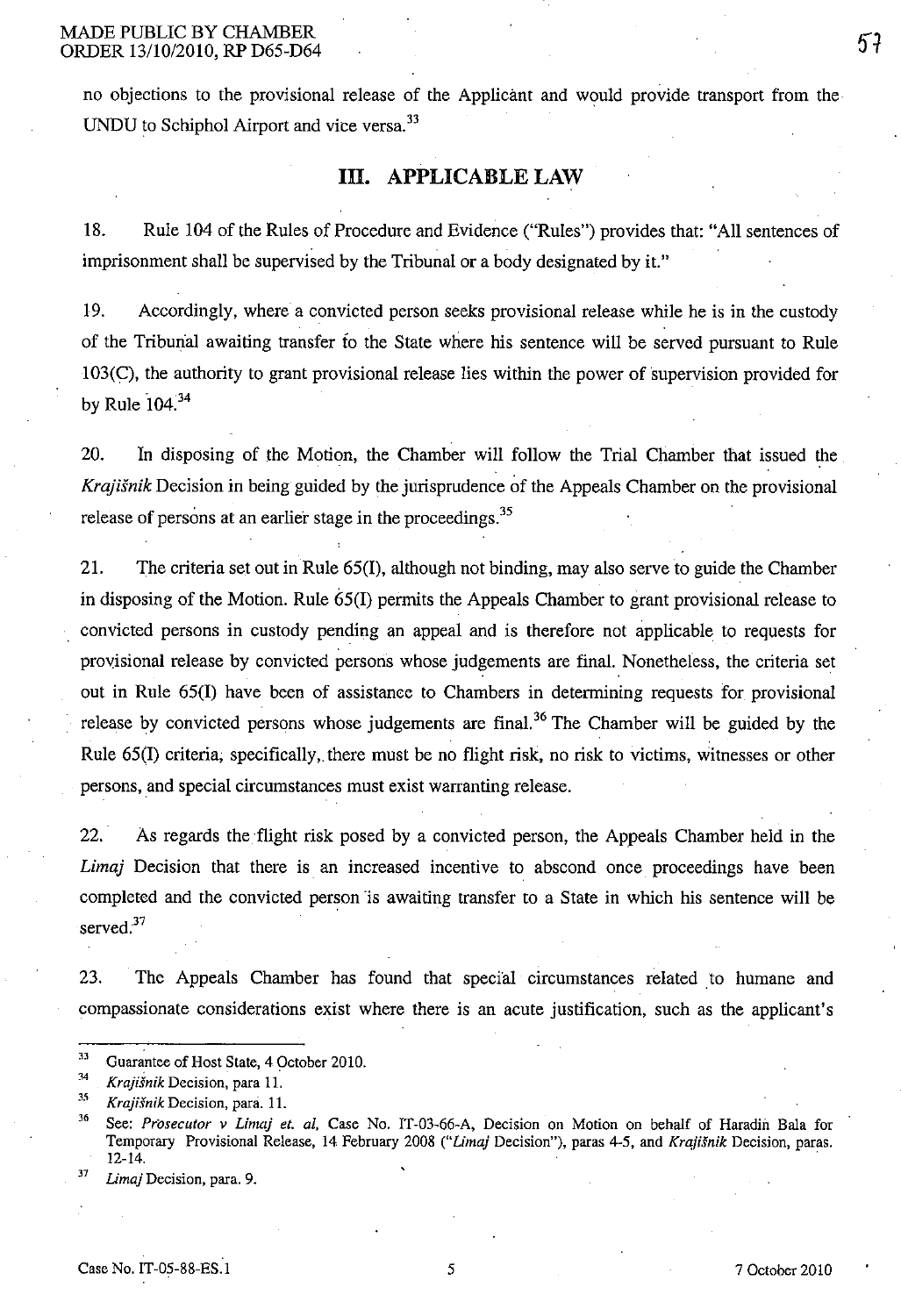medical need or a memorial service for a close family member.<sup>38</sup> The notion of acute justification is inextricably linked to the scope of special circumstances which could justify provisional release on compassionate grounds at the appellate stage.<sup>39</sup> Accordingly, justifications such as wanting to spend. time with family have explicitly not been recognized as special circumstances under Rule -65(I)(iii).4o However, in the *Krajisnik* Decision, the Chamber found that the medical condition and age of the Applicant's mother, in combination with other factors, established special circumstances warranting Rule 104 custodial release.

24. Finally, a Trial Chamber must also consider the proportionality of the duration of provisional release granted on humanitarian grounds with the period of time necessary to carry out the humanitarian purpose of the release.<sup>41</sup>

### **IV. DISCUSSION**

25. The Chamber notes that the Applicant's sentence began to run on the day that it was pronounced pursuant to Rule  $102(A)$  and that under Rule  $103(C)$  he remains in the custody of the Tribunal pending the finalisation of arrangements for his transfer to the State where his sentence will be served. Under these circumstances, the Applicant's criminal responsibility and punishment have been finally determined and he is serving his sentence for the crimes he committed. It is in this context that the motion will be determined.

26. The Chamber finds the Prosecution's submission that the Applicant's presence in the region \_ could have negative consequences on the participation of witnesses in the State Court proceedings is unsubstantiated by any evidence and largely speculative. There is no evidence that he\_ has endangered victims, witnesses, or others during previous periods of provisional release. Moreover, the Trial Judgement in his case is final. Therefore, the Chamber finds that the Applicant does not pose a threat to victims, witnesses, or other persons.

27. Turning to the issue of special circumstances, the Chamber notes that the Applicant implies that the *Krajišnik* Decision stands for the principle that where it is possible that a convicted person

*39 Ibid.* 

*'0 Ibid.* 

<sup>&</sup>lt;sup>38</sup> *Krajišnik Decision, para 14; Prosecutor v Pavle Strugar, IT-01-42-A, Decision on the Defence Request Seeking* Provisional Release on the Grounds of Compassion, confidential, 2 April 2008, para. 12. See also: *Prosecutor v Milutinović et al, IT-05-87-A, Decision on Vladimir Lazarević's Second Motion for Temporary Provisional* Release on the Grounds of Compassion, 21 May 2009, para 9; *Prosecutor v Sainovic et ai,* IT-05-87-A, Decision on Oragoljub Ojdanic's Motion for Temporary Provisional Release on Compassionate Grounds, 9 August 2010, " para. 11.

<sup>&</sup>lt;sup>41</sup> Krajišnik Decision, para. 16.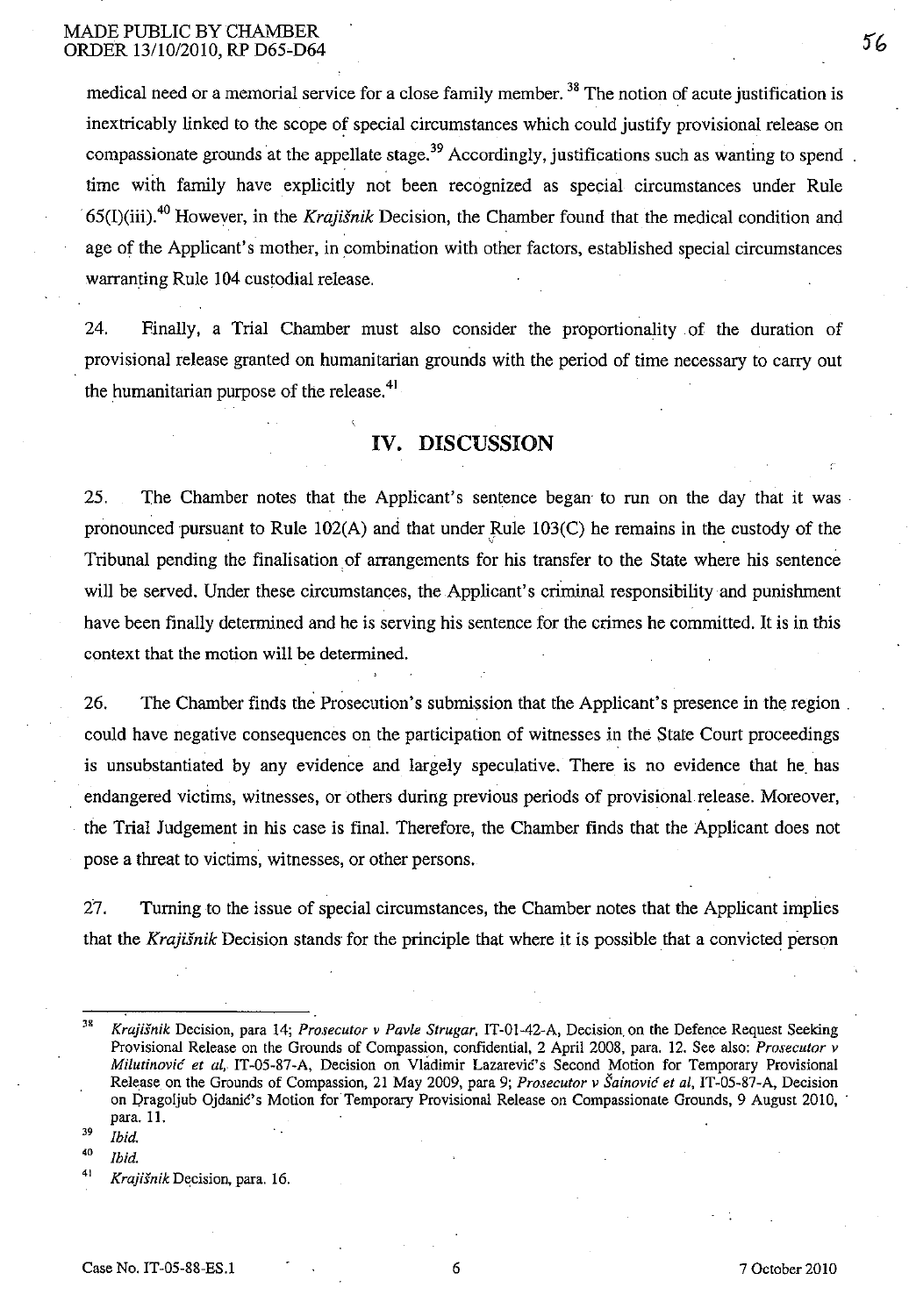#### MADE PUBLIC BY CHAMBER ORDER 13/10/2010, RP D65-D64

may never see a loved one again due to his transfer to a State to serve his sentence, although that loved one's death is not imminent, special circumstances exist warranting custodial release.<sup>42</sup>

28. The Chamber finds that due to the exceptional nature of requests for custodial release subsequent to a final conviction, each request must be determined on a case-by-case basis in relation to its specific facts. The very nature of such requests requires such an approach. **It** is not the case that every convicted person who can demonstrate a likelihood that he will never see a loved one again will be granted custodial release after a final conviction irrespective of other factors.

29. The Applicant further submitted that the circumstances giving rise to the Motion are akin to the circumstances in the Krajisnik Decision, and that accordingly, he has demonstrated special circumstances warranting custodial release. In the Krajišnik Decision, it was noted that Krajišnik submitted that his elderly mother was gravely ill and that he had not seen her for several years.<sup>43</sup> The Chamber considered the medical condition and age of the mother; that detainees are accommodated far away from the former Yugoslavia making it difficult for detainees to see their families; the low likelihood that the Applicant will be able to see his mother again upon transfer to an enforcement State; and, that Krajisnik had been in custody for a lengthy period of time awaiting trial, during trial, and pending appeal. <sup>44</sup> The Krajišnik Chamber acknowledged that the Prosecution's contention that the health situation of the mother was not acute was not entirely baseless. The Chamber accepts that the circumstances giving rise to that decision are similar to those proffered by the Applicant. However, each case must be assessed on its own specific facts.

30. Turning to the specific circumstances of the Applicant's request, the Chamber notes that the Applicant was granted two custodial visits in July 2007 and May 2008, respectively, on the basis of the critical medical status of his father.<sup>45</sup> In December 2008, a further request was denied in light of the fact that the father's health had improved.<sup>46</sup> The Chamber finds that there is nothing in the medical information provided to indicate that the Applicant's father's health is critical at this time

<sup>&</sup>lt;sup>42</sup> Reply, para. 3.

<sup>43</sup>*Krajisnik* **Decision, para. 3.** 

<sup>&</sup>lt;sup>44</sup> *Krajišnik* Decision, para. 18.

*<sup>45</sup> Prosecutor v Popovic et ai,* **IT-05-88-T, DeCision on Borovcanin Motion for leave to withdraw Application for**  Provisional Release and to file Application for 'Custodial Visit to his Father for a Short Fixed Period based on Humanitarian Grounds,' confidential, 24 July 2007; *Prosecutor v Popović et al*, IT-05-88-T, Decision on Borovčanin's Motion for Custodial Visit, confidential, 9 April 2008; *Prosecutor v Popović et al*, IT-05-88-AR65.4, Decision on Consolidated Appeal Against Decision on Borovčanin's Motion for a Custodial Visit and Decisions on Gvero's and Miletic's Motions for Provisional Release during the Break in the Proceedings, 15 May 2008; 'and, *Prosecutor v Popović et al, IT-05-88-T, Further Decision on Borovčanin's Motion for Custodial Visit, 22 May* 2008. The Applicant was granted custodial release on humanitarian grounds with strict custodial conditions due to the critical state of his father's health.

<sup>&</sup>lt;sup>46</sup> Prosecutor v Popović et al, IT-05-88-T, Decision on Borovčanin's Motion for Custodial Visit, 17 December 2008, *'("Borovcan;n* Decision December 2008"), para. 32. The Applicant's request for custodial release was denied on the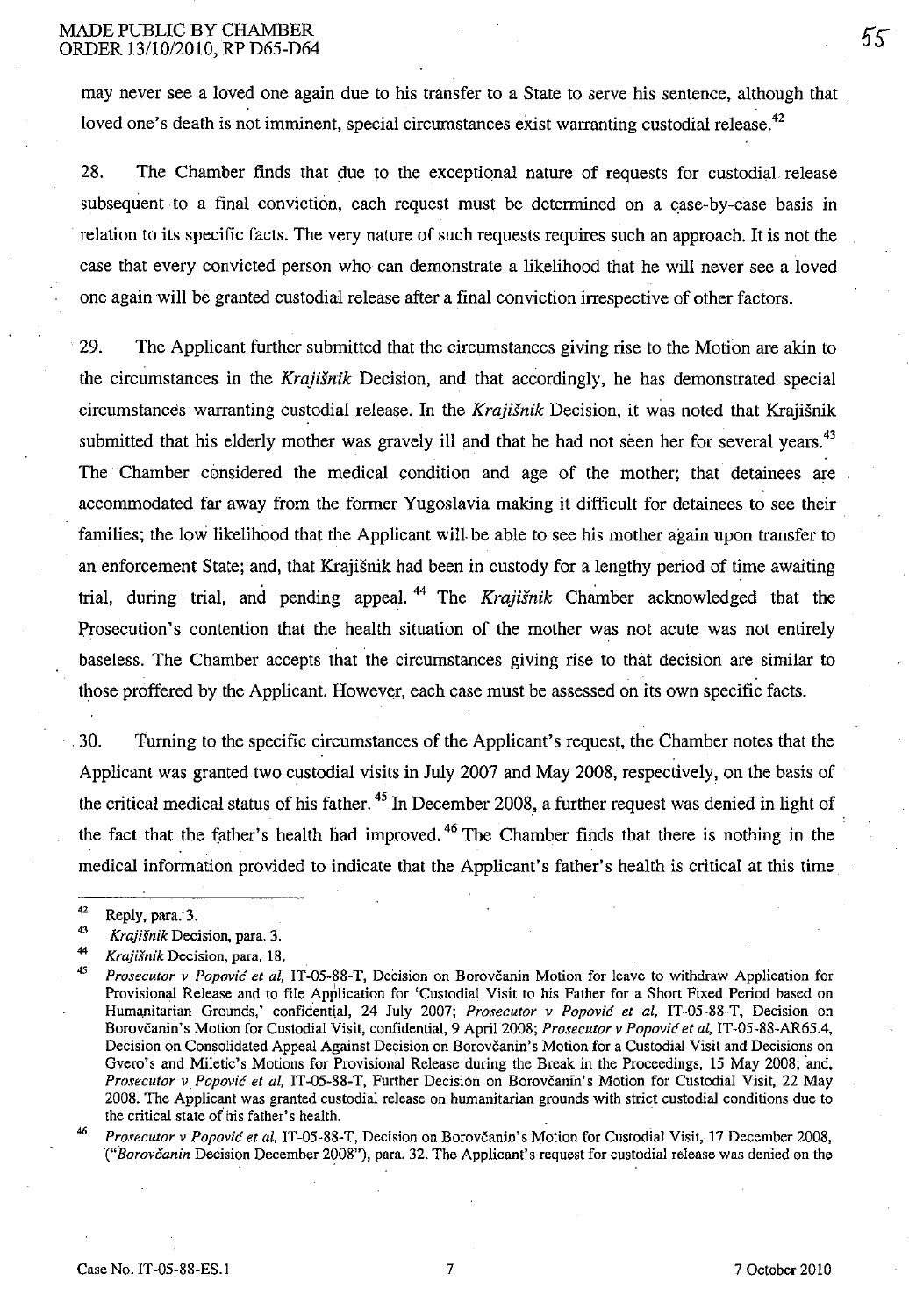and notes the Applicant's submission to that effect.<sup>47</sup> The Chamber disagrees with the Applicant's submission that in applications for custodial release by convicted persons whose judgements are final, the calculus for measuring the imminence of death should be extended. Rather, the Chamber finds that the assessment of special circumstances in an application for custodial release while a convicted person is awaiting transfer to an enforcement State must be conducted more strictly in light of the fact that a convicted person is serving his sentence and is no longer presumed innocent.

31. The Chamber notes, as did the *Krajisnik* Chamber, that detainees at the UNDU ani accommodated far away from the former Yugoslavia and as a consequence have limited opportunities for seeing their families. This' scenario would not necessarily arise in a domestic jurisdiction. However, the Chamber is not satisfied that the combination of the Applicant's father's age and health condition constitute special circumstances warranting custodial release.

32. Regarding the Applicant's risk of flight, the Chamber acknowledges that the Applicant proposes to be released On very strict conditions and that the Applicant has complied with similar conditions during his prior custodial releases.

'33. The Applicant and the Prosecution disagree as to the length of time that should be considered in a flight'risk analysis, the total sentence or the time until the Applicant will be eligible for early release. The Chamber notes that early release is not a certainty. While the length of the sentence to be considered in a flight risk analysis is the entire sentence, the Chamber acknowledges that the Applicant has an incentive not to jeopardize his chances of being granted early release and takes that into account when analyzing the risk that he will abscond.

34. The Applicant submitted that ,his conviction and sentence constitute 'a change in circumstances which reduce his risk of flight since the last time it was considered by the Trial Chamber in December 2008.<sup>48</sup> In the *Borovčanin* December 2008 Decision on custodial release, the Trial Chamber found that the risk of flight outweighed the humanitarian circumstances put forward in part due to the seriousness of the crimes with which he was charged. The Chamber finds that despite being acquitted of the most serious crimes with which he was charged, the Applicant has been convicted of very serious crimes and sentenced to a significant period of incarceration. As the

basis that the Trial Chamber was not persuaded that the humanitarian grounds advanced were compelling enough to outweigh his risk of flight due to the improvement in his father's health.

*<sup>47</sup> Infra.* **paras. 4, 13.** 

<sup>48</sup> Motion, para. 7; *Borovcanin* Decision December 2008, para 28. The Trial Chamber noted that Borovcanin was detained and transferred to the Tribunal after two and a half years as a fugitive, that the charges were serious and **included genocide, conspiracy to commit genocide, crimes against humanity and war crimes.**